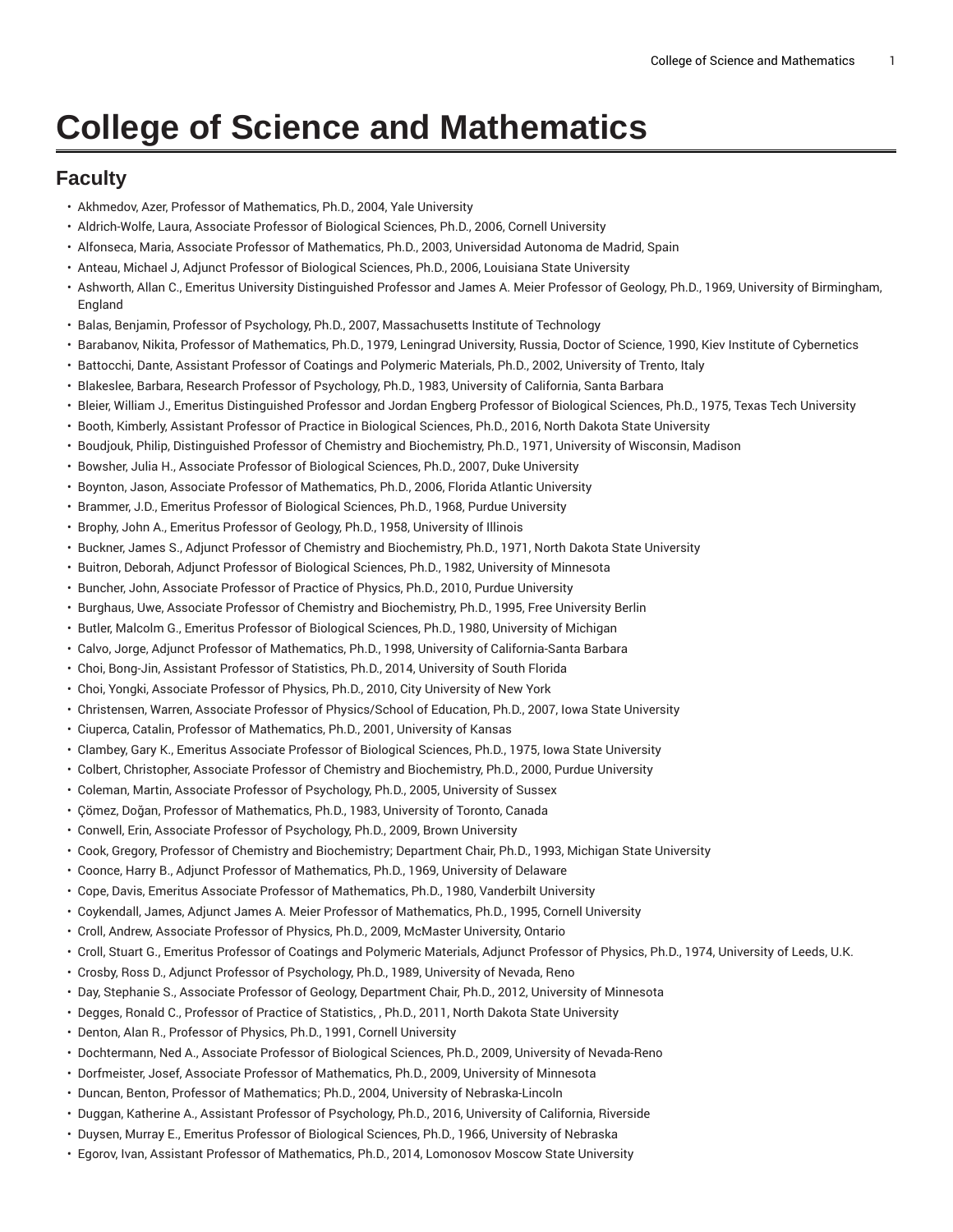- Esslinger, Theodore L., Emeritus Professor of Biological Sciences, Ph.D., 1974, Duke University
- Euliss, Ned, Adjunct Professor of Biological Sciences, Ph.D., 1989, Oregon State University
- Fawley, Karen, Adjunct Professor of Biological Sciences, Ph.D., 1998, North Dakota State University
- Fawley, Marvin W., Adjunct Professor of Biological Sciences, Ph.D., 1985, Miami University
- Fischer, Allan G., Emeritus Dean and Emeritus Professor of Biochemistry and Molecular Biology, Ph.D., 1966, Indiana University
- Fulton, Mark R., Adjunct Professor of Biological Sciences, Ph.D., 1991, Uppsala University
- Galitz, Donald S., Emeritus Professor of Biological Sciences, Ph.D., 1961, University of Illinois
- Garvey, Roy G., Emeritus Professor of Chemistry and Biochemistry, Ph.D., 1966, University of Utah
- Gelling, Victoria Johnston, Adjunct Professor of Coatings and Polymeric Materials, Ph.D., 2001, North Dakota State University
- Gephard, Matthew S., Adjunct Professor of Coatings and Polymeric Materials, Ph.D., 1990, Stanford University
- Gerst, Jeffery W., Emeritus Professor of Biological Sciences, Ph.D., 1973, University of Nebraska
- Gillam, Erin H., Professor of Biological Sciences, Ph.D., 2007, University of Tennessee
- Glass, J. Edward, Adjunct Professor of Coatings and Polymeric Materials, Ph.D., 1964, Purdue University
- Greenlee, Kendra J., Professor of Biological Sciences, Department Chair, Ph.D., 2004, Arizona State University
- Greenwood, Torin, Assistant Professor of Mathematics, Ph.D., 2015, University of Pennsylvania
- Greives, Timothy J., Associate Professor of Biological Sciences, Ph.D., 2009, Indiana University-Bloomington
- Grier, James W., Emeritus Professor of Biological Sciences, Ph.D., 1975, Cornell University
- Hakk, Heldur, Adjunct Professor of Chemistry and Biochemistry, Ph.D., 1997, North Dakota State University
- Hamilton, Jill, Associate Professor of Biological Sciences, Ph.D., 2012, University of British Columbia
- Hamm, Jeremy, Assistant Professor of Psychology, Ph.D., 2016, University of Manitoba
- Hammond, James J., Adjunct Professor of Statistics, Ph.D., 1969, University of Nebraska
- Hammond, Richard, Adjunct Professor of Physics, Ph.D., 1979, Rennselaer Polytechnic Institute
- Hanson, Mark A., Adjunct Professor of Biological Sciences, Ph.D., 1990, North Dakota State University
- Haring, Ferdinand, Emeritus Professor of Mathematics, M.S., 1962, Illinois Institute of Technology
- Haring, Stuart, Associate Professor of Chemistry and Biochemistry, Ph.D., 2004, University of Iowa
- Hass, Lonnie D., Emeritus Senior Lecturer of Mathematics, M.A., 1972, University of Illinois
- Hatzenbuhler, Elaine C., Emeritus Senior Lecturer of Geology, B.S., 1971, Kansas State University
- Heidinger, Britt J., Associate Professor of Biological Sciences, Ph.D., 2007, Indiana University
- Heilmann, Larry J., Adjunct Professor of Chemistry and Biochemistry, Ph.D., 1984, Wesleyan University
- Hershberger, John F., Professor of Chemistry and Biochemistry, Ph.D., 1986, Yale University
- Hill, Loren, Adjunct Professor of Coatings and Polymeric Materials, Ph.D., 1965, Pennsylvania State University
- Hilmert, Clayton J., Associate Professor of Psychology, Ph.D., 2003, University of California-San Diego
- Hinsz, Verlin B., Professor of Psychology, Ph.D., 1983, University of Illinois
- Hobbie, Erik K., Professor of Physics/Coatings and Polymeric Materials; Director of Materials and Nanotechnology Program, Ph.D., 1990, University of Minnesota
- Hodgson, Angela L., Professor of Practice of Biological Sciences, Ph.D., 2010, University of Minnesota
- Irish, Leah A., Associate Professor of Psychology, Ph.D., 2011, Kent State University
- Johnson, Douglas H., Adjunct Professor of Biological Sciences, Ph.D., 1986, North Dakota State University
- Johnson, Ivan M., Adjunct Professor of Biological Sciences, Ph.D., 1969, University of Montana
- Johnson, Jeffrey S., Associate Professor of Psychology, Ph.D., 2008, University of Iowa
- Johnson, Kenneth R., Emeritus Professor of Mathematics, Ph.D., 1980, University of Colorado
- Kaster, Jessica, Adjunct Professor of Psychology, Ph.D., 2004, University of North Dakota
- Kenyon, Mary Jo, Senior Lecturer of Biological Sciences, M.S., 1997, North Dakota State University
- Kilin, Dmitri, Associate Professor Chemistry, Ph.D., 2000, Chemnitz University of Technology
- Kilina, Svetlana, Associate Professor of Chemistry and Biochemistry, Ph.D., 2007, University of Washington
- Killilea, S. Derek, Professor Emeritus of Chemistry and Biochemistry, Ph.D., 1972, National University of Ireland, Galway, Ireland
- Kim, Jiha, Assistant Professor of Biological Sciences, Ph.D., 2006, University of Georgia
- Kolka, Randall, Adjunct Professor of Biological Sciences, Ph.D., 1996, University of Minnesota
- Kornfeld, Isaac, Emeritus Professor of Mathematics, Ph.D., 1975, Tashkent State University, Uzbekistan
- Kroll, Daniel, Emeritus Professor of Physics, Ph.D., 1973, University of Chicago
- Kryjevskaia, Lioudmila, Associate Professor of Physics and School of Education, Ph.D., 2008, University of Washington
- Kryjevski, Andrei, Associate Professor of Physics, Ph.D., 2004, University of Washington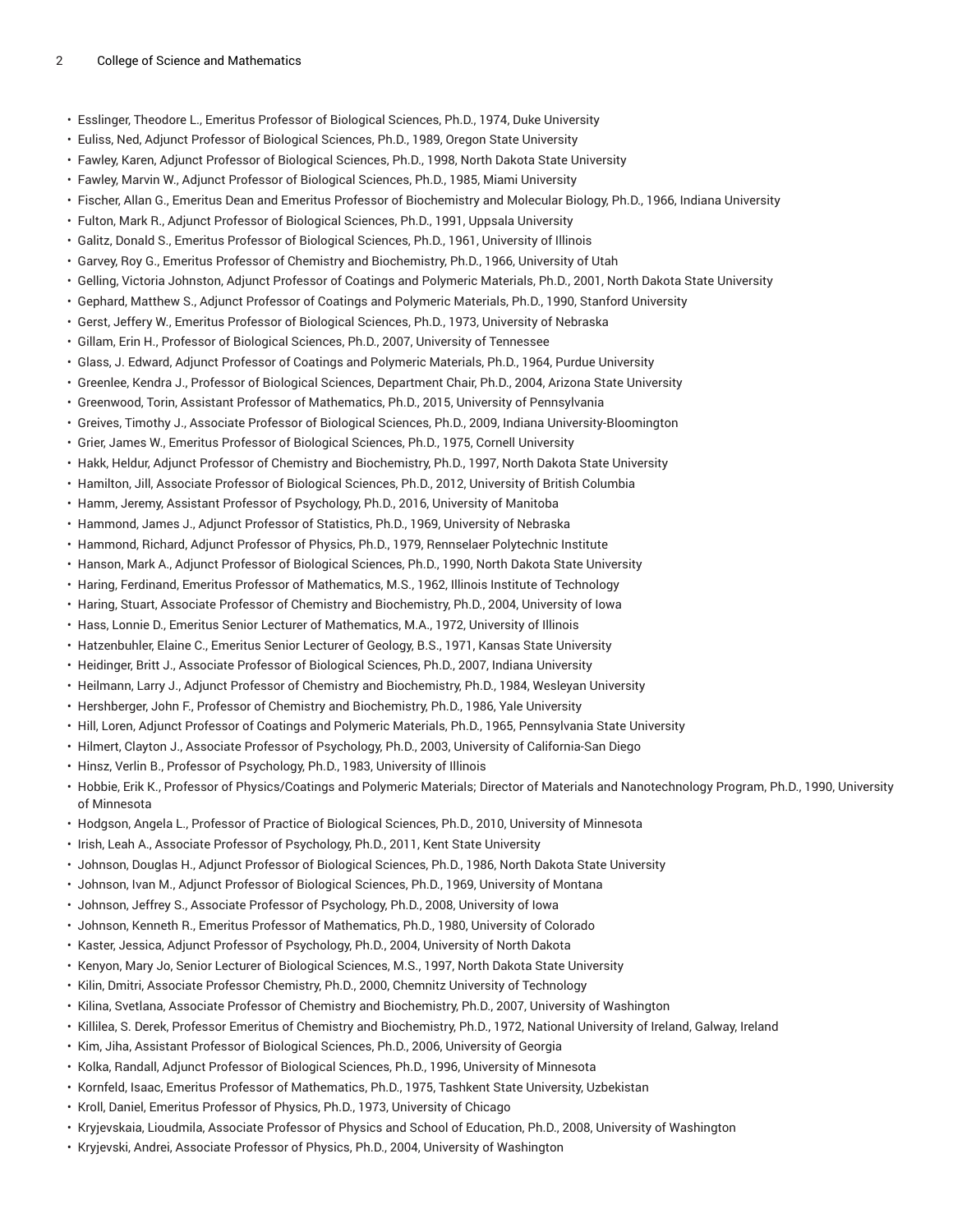- Kureczko, Maxx, Lecturer of Mathematics, M.S., 2010, New Mexico Institute of Mining and Technology
- Laabs, Benjamin C., Associate Professor of Geology, Ph.D., 2004, University of Wisconsin-Madison
- Langley, Linda, Associate Professor of Psychology, Ph.D., 1998, University of Minnesota
- Larsen, Gerald L., Adjunct Professor of Chemistry and Biochemistry, Ph.D., 1980, North Dakota State University
- Leontyev, Alexey, Assistant Professor of Chemistry and Biochemistry, Ph.D., 2015, University of Northern Colorado
- Leopold, Roger A., Adjunct Professor of Biological Sciences, Ph.D., 1967, Montana State University
- Lepper, Kenneth, Professor of Geology, Ph.D., 2001, Oklahoma State University
- Lexvold, Andrew, Lecturer of Statistics, M.S., 2016, North Dakota State University
- Liu, Guodong, Associate Professor of Chemistry and Biochemistry, Ph.D., 2001, Hunan University, China
- Linz, George M., Adjunct Professor of Biological Sciences, Ph.D., 1981, North Dakota State University
- Littmann, Friedrich, Professor of Mathematics, Department Chair, Ph.D., 2003, University of Illinois at Urbana-Champaign
- Lukat-Rodgers, Gudrun, Research Professor of Chemistry and Biochemistry, Ph.D., 1985, Iowa State University
- Magel, Rhonda, Professor of Statistics; Department Chair, Ph.D., 1982, University of Missouri-Rolla
- Marry, Andrew M., Adjunct Professor of Biological Sciences, Ph.D., 1998, John Innes Centra
- Martin, William O., Emeritus Professor of Mathematics, Ph.D., 1993, University of Wisconsin Madison
- Mathsen, Ronald M., Emeritus Professor of Mathematics, Ph.D., 1965, University of Nebraska
- May, Sylvio, Professor of Physics, Department Chair, Ph.D., 1996, Friedrich Schiller University
- McCarthy, Gregory J., Distinguished Professor of Chemistry and Biochemistry, Adjunct Professor of Geology, Ph.D., 1969, Pennsylvania State **University**
- McCaul, Kevin D., Emeritus Dean, Emeritus Professor and Dale Hogoboom Professor of Psychology, Ph.D., 1978, University of Kansas
- McCourt, Mark, Dale Hogoboom Professor of Psychology, Ph.D., 1982, University of California, Santa Barbara
- McEwen, Daniel C., Adjunct Professor of Biological Sciences, Ph.D., 2008, North Dakota State University
- Meidinger, Alfred, Adjunct Professor of Physics, Ph.D., 2000, North Dakota State University
- Mitchell, James E., Adjunct Professor of Psychology, M.D., 1972, Northwestern University
- Momsen, Jennifer L., Professor of Biological Sciences, Ph.D., 2007, Rutgers University
- Montplaisir, Lisa M., Professor of Biological Sciences, Ph.D., 2003, University of Arizona
- Munski, Douglas, Adjunct Professor of Geosciences, Ph.D., 1978, University of Illinois at Urbana-Champaign
- Nawrot, Mark, James A. Meier Professor of Psychology, Department Chair, Ph.D., 1991, Vanderbilt University
- Nelson, Carolyn C., Emeritus Senior Lecturer of Mathematics, M.S., 1960, North Dakota State University
- Nelson, Gilbert W., Emeritus Professor of Mathematics, M.S., 1958, North Dakota State University
- Nickell, Gary S., Adjunct Professor of Psychology, Ph.D., 1982, Oklahoma State University
- Novozhilov, Artem S., Associate Professor of Mathematics, Ph.D., 2002, Moscow State University of Railway Engineering
- Nuechterlein, Gary L., Emeritus Professor of Biological Sciences, Ph.D., 1980, University of Minnesota
- Nyachwaya, James, Associate Professor of Chemistry and Education, Ph.D., 2012, University of Minnesota
- Oduor, Peter, Professor of Geology, Ph.D., 2004, University of Missouri Rolla
- Oleson, Arland E., Emeritus Professor of Biochemistry and Biochemistry, Ph.D., 1963, University of Minnesota
- Olson, Lloyd D., Emeritus Professor of Mathematics, M.Ed., 1954, North Dakota State University
- O'Neill, George P., Adjunct Professor of Psychology, Ph.D., 1974, Georgia State University
- O'Neill, H.K., Adjunct Professor of Psychology, Ph.D., 1991, University of North Dakota
- Orr, Megan, Associate Professor of Statistics, Ph.D., 2012, Iowa State University
- Otte, Marinus L., Professor of Biological Sciences, Ph.D., 1991, Vrijie Universitiet of Amsterdam
- Parent, Alexander, Assistant Professor of Chemistry and Biochemistry, Ph.D., 2013, Yale University
- Park, Ernest, Adjunct Professor of Psychology, Ph.D., 2003, Michigan State University
- Peterka, John J., Emeritus Professor of Biological Sciences, Ph.D., 1964, University of Minnesota
- Pokhodnya, Konstantin, Adjunct Professor of Chemistry and Biochemistry and Physics, Ph.D., 1977, Moscow Institute of Physics and Technology
- Pourhashem FakharLangeroudi, Ghasideh, Assistant Professor of Coatings and Polymeric Materials, Ph.D., 2014, Drexel University
- Provder, Theodore, Adjunct Professor of Coatings and Polymeric Materials, Ph.D., 1965, University of Wisconsin
- Puyear, Robert L., Emeritus Professor of Biological Sciences, Ph.D., 1964, Oregon State University
- Quadir, Mohiuddin, Assistant Professor of Coatings and Polymeric Materials, Ph.D., 2010, Free University Berlin, Berlin, Germany
- Rao, M. Bhaskara, Emeritus Professor of Statistics, Adjunct Professor of Mathematics, Ph.D., 1973, Indian Statistical Institute, India
- Rasmussen, Seth C., Professor of Chemistry and Biochemistry, Ph.D., 1994, Clemson University, South Carolina
- Rasulev, Bakhtiyor, Assistant Professor of Coatings and Polymeric Materials, Ph.D., 2002, Uzbek Academy of Science, Uzbekistan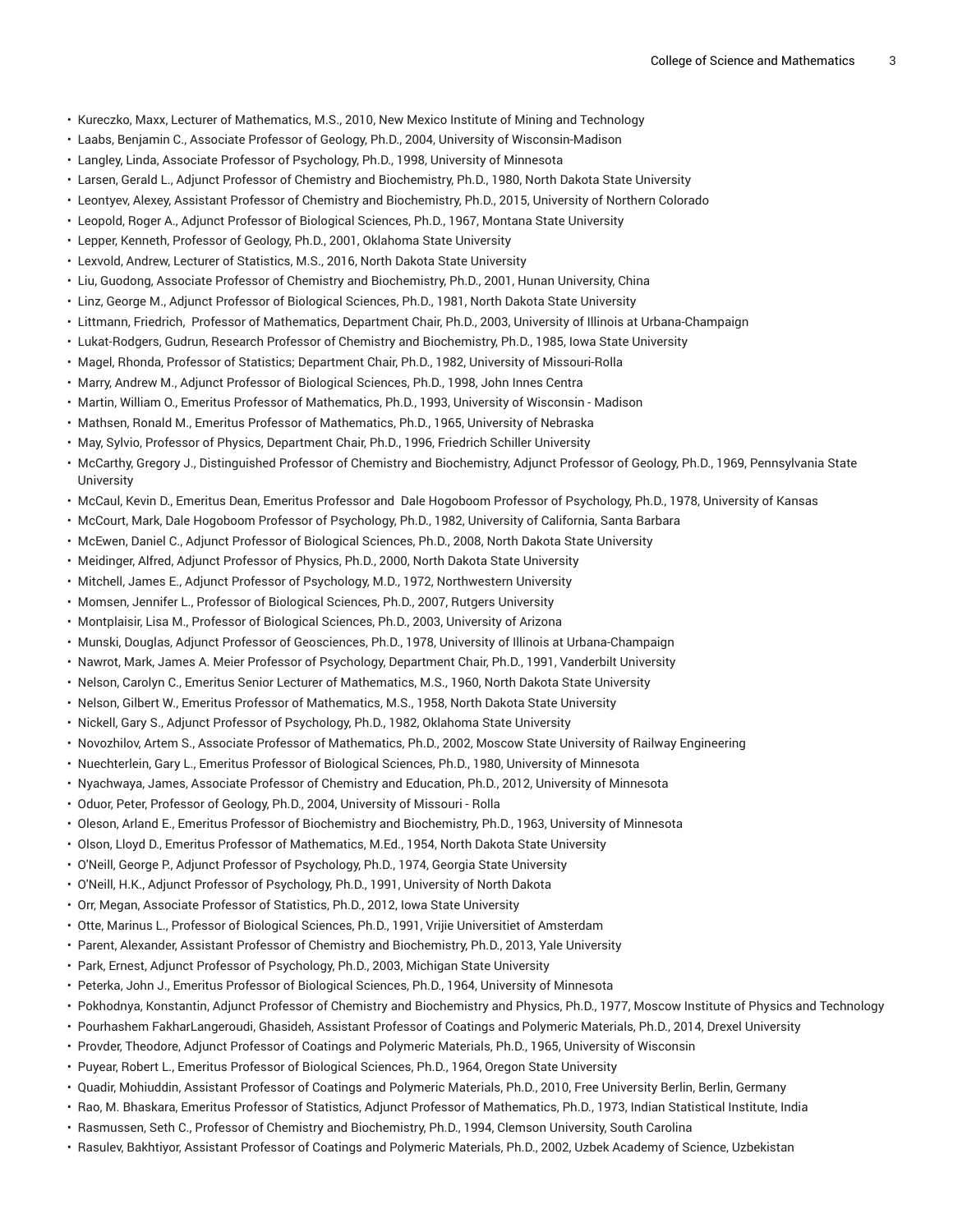- Reindl, Katie M., Associate Professor of Biological Sciences, Ph.D., 2006, North Dakota State University
- Reiser, Mary, Adjunct Professor of Biological Sciences, Ph.D., 1988, Arizona State University
- Richardson, J.L., Adjunct Professor of Geosciences, Ph.D., 1974, Iowa State University
- Robinson, Michael D., James A. Meier Professor of Psychology, Ph.D., 1996, University of California-Davis
- Rock, Jessie, Lecturer of Geology, M.S., 2009, North Dakota State University
- Rodgers, Kenton R., Professor of Chemistry and Biochemistry, Ph.D., 1988, University of Iowa
- Roesler, Richard R., Adjunct Professor of Coatings and Polymeric Materials, Ph.D., 1969, University of Washington
- Rokke, Paul D., Emeritus Professor of Psychology, Ph.D., 1985, University of Houston
- Rudesill, James T., Emeritus Professor of Chemistry and Biochemistry, Ph.D., 1957, Purdue University
- Saini-Eidukat, Bernhardt, Professor of Geology, Ph.D., 1991, University of Minnesota
- Sawicki, Charles A., Emeritus Associate Professor of Physics, Ph.D., 1975, Cornell University
- Schwert, Donald P., Emeritus Professor of Geology; Ph.D., 1978, University of Waterloo, Canada
- Scoby, Donald R., Emeritus Professor of Biological Sciences, Ph.D., 1968, North Dakota State University
- SenGupta, Indranil, Associate Professor of Mathematics, Ph.D., 2010, Texas A&M University
- Shappell, Nancy, Adjunct Professor of Biological Sciences, Ph.D., 1988, Virginia Polytechnic University
- Shen, Gang, Associate Professor of Statistics, Ph.D., 2009, Purdue University
- Shreve, Warren E., Emeritus Professor of Mathematics, Ph.D., 1967, University of Nebraska
- Sibi, Mukund P., Distinguished and James A. Meier Professor of Chemistry and Biochemistry, Ph.D., 1980, City University of New York
- Signor, Sarah, Assistant Professor Biological Sciences, Ph.D., 2013, University of California, Davis
- Sinha, Mahendra K., Emeritus Professor of Physics, Ph.D., 1961, Pennsylvania State University
- Sinha, Sangita, Professor of Chemistry and Biochemistry, Ph.D., 2000, Purdue University
- Skerry, Brian, Adjunct Professor of Coatings and Polymeric Materials, Ph.D., 1980, University of Manchester, U.K.
- Slanger, William D., Adjunct Professor of Statistics, Ph.D., 1975, Cornell University
- Smith, Matthew T., Associate Professor of Practice of Biological Sciences, Ph.D., 2012, University of Arkansas
- Sovada, Marsha A., Adjunct Professor of Biological Sciences, Ph.D., 1993, North Dakota State University
- Sparks, Robert B., Emeritus Associate Professor of Chemistry and Biochemistry, Ph.D., 1972, University of South Dakota
- Stockwell, Craig A., James A. Meier Professor of Biological Sciences, Ph.D., 1995, University of Nevada, Reno
- Striker, Jessica, Associate Professor of Mathematics, Ph.D., 2008, University of Minnesota
- Sun, Wenfang, Walter F. Verna Gehrts and James A. Meier Professor of Chemistry and Biochemistry, Ph.D., 1995, Institute of Photographic Chemistry, Chinese Academy of Science
- Suttle, Jeffrey C., Adjunct Professor of Biological Sciences, Ph.D., 1979, Michigan State University
- Sweetman, John, Assistant Professor of Biological Sciences, Ph.D., 2006, Queen's University
- Swenson, Rodney, Adjunct Professor of Psychology, Ph.D., 1985, University of North Dakota
- Swenson, Orven F., Emeritus Associate Professor of Physics, Ph.D., 1982, Air Force Institute of Technology
- Tackett, Lydia S., Associate Professor of Geology, Ph.D., 2014, University of Southern California
- Tallman, Dennis E., Emeritus Professor of Chemistry and Biochemistry and Coatings and Polymeric Materials, Ph.D., 1968, Ohio State University
- Thomas, Laura E., Associate Professor of Psychology, Ph.D., 2008, University of Illinois
- Travers, Steven E., Associate Professor of Biological Sciences, Ph.D., 1998, University of California, Santa Barbara
- Tucker, Robert, Adjunct Professor of Chemistry and Biochemistry, Ph.D., 1967, Iowa State University
- Ungar, Abraham A., Professor of Mathematics, Ph.D., 1973, Tel Aviv University, Israel
- Vick, Brady A., Adjunct Professor of Chemistry and Biochemistry, Ph.D., 1975, North Dakota State University
- Vinograd, Robert E., Emeritus Professor of Mathematics, Ph.D., 1952, Moscow State University, D.Sc., 1960, Moscow State University, Russia
- Voronov, Andriy, Professor of Coatings and Polymeric Materials, Ph.D., 1994, Lviv Polytechnic Institute, Ukraine
- Wagner, Alexander, Associate Professor of Physics, Ph.D., 1997, Oxford University
- Wallin, Kimberly, Dean, Ph.D., 2002, University of Wisconsin-Madison
- Webster, Dean C., Professor of Coatings and Polymeric Materials, Department Chair, Ph.D., 1984, Virginia Polytechnic Institute and State University
- White, Alan R., Adjunct Professor of Biological Sciences, Ph.D., 1981, University of North Carolina
- Wilkinson, John C., Associate Professor of Chemistry and Biochemistry, Ph.D., 2001, Vanderbilt University
- Windels, Steve K., Adjunct Professor of Biological Sciences, Ph.D., 2008, Michigan Technological University
- Wisenden, Brian, Adjunct Professor of Biological Sciences, Ph.D., 1993, University of Western Ontario
- Wissman, Kathryn, Assistant Professor of Psychology, Ph.D., Kent State University
- Withnell, Gary D., Adjunct Professor of Physics, Ph.D., 1980, North Dakota State University